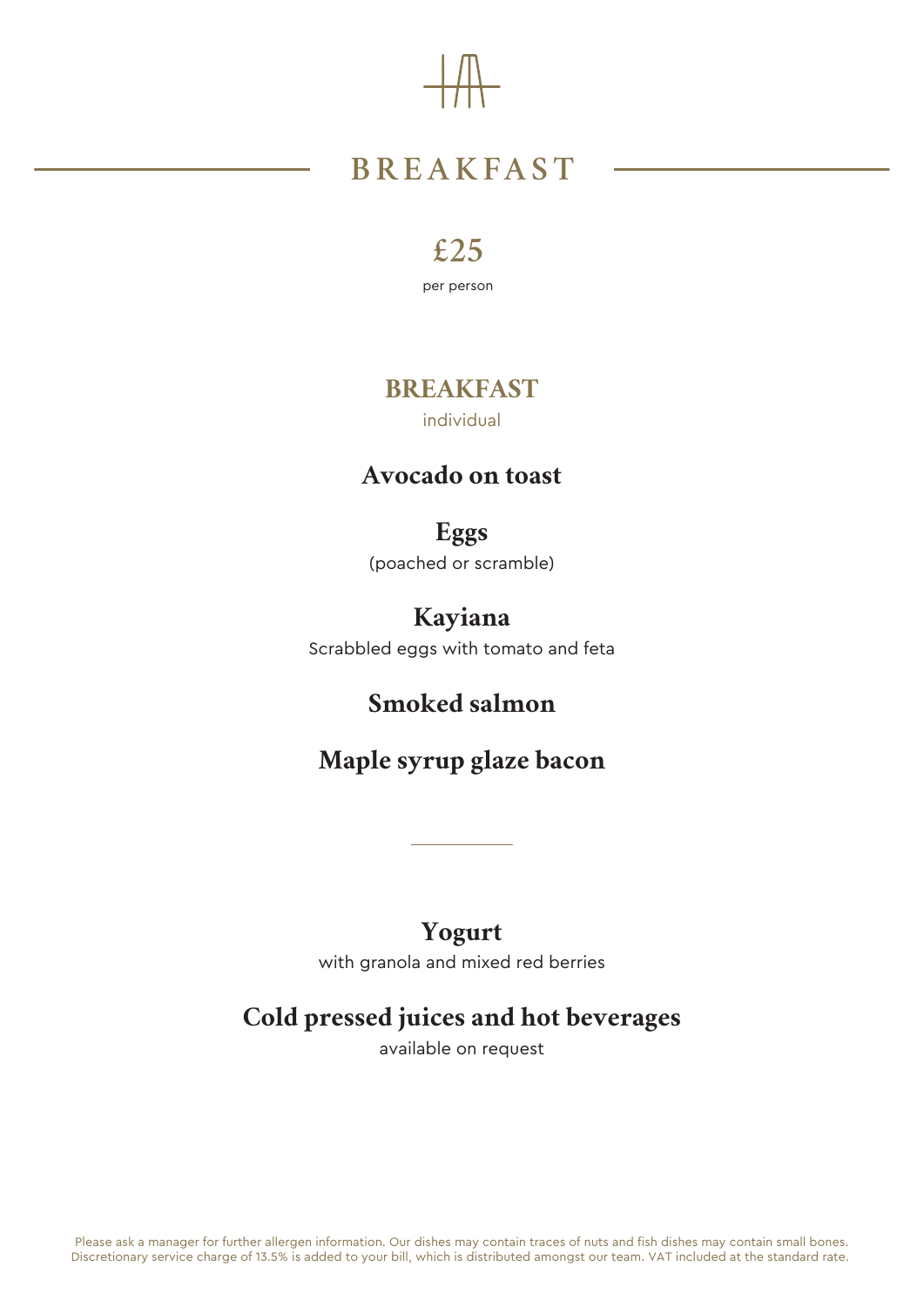## **BREAKFAST & SNACKS**

Please ask a manager for further allergen information. Our dishes may contain traces of nuts and fish dishes may contain small bones. Discretionary service charge of 13.5% is added to your bill, which is distributed amongst our team. VAT included at the standard rate.

### **£45**

per person

#### **BREAKFAST**

Individual

#### **Avocado on toast**

**Eggs** (poached or scramble)

### **Kayiana**

Scrabbled eggs with tomato and feta

#### **Smoked salmon**

#### **Maple syrup glaze bacon**

**Yogurt** with granola and mixed red berries

#### **SANDWICHES**

Platter

#### **Roast beef**

Date chutney, mix salad, cheddar

#### **Smoked salmon**

Orange sumac yogurt, samphire

#### **Hummus**

Mixed vegetables (cabbage, sweet potatoes, pumpkin seeds)

#### **SOMETHING SWEET**

#### **Simit bread**

Kaymak, honeycomb

#### **Cold pressed juices and hot beverages**

available on request